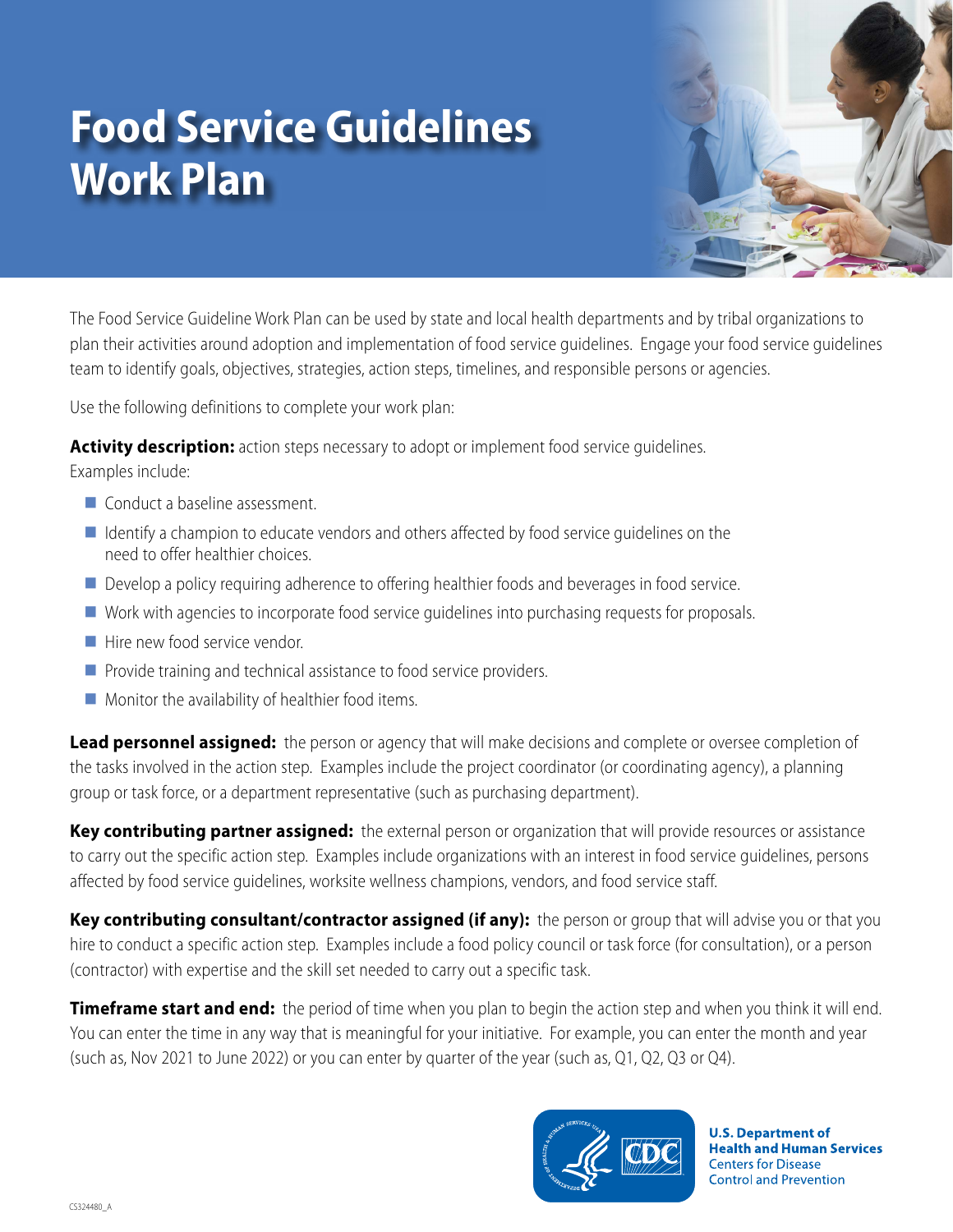#### **Example Goal, Objective, and Strategy for State Health Department**

**Goal:** Improve the health of state government employees by creating a food environment where making the healthy choice is the easy choice.

**Objective**: All vending machines, snack bars, and cafeterias on state properties will comply with the *Food Service Guidelines for Federal Facilities* within two years.

**Strategy:** Adoption and implementation of food service guidelines/nutrition standards where foods and beverages are available.

## Food Service Guidelines Work Plan

| Goal:      |  |
|------------|--|
|            |  |
|            |  |
|            |  |
|            |  |
| Objective: |  |
|            |  |
|            |  |
|            |  |
|            |  |
|            |  |
| Strategy:  |  |
|            |  |
|            |  |
|            |  |

### **Setting**

| $\lrcorner$ Government work site |
|----------------------------------|
|----------------------------------|

 $\Box$  Private work site

 $\Box$  Hospital

 $\Box$  College or university

 $\Box$  Prison, probation camp, or juvenile hall

 $\Box$  Park and recreation facility (such as baseball field, golf course, beach)

 $\Box$  Assisted living/nursing home

Other (Please specify) :

**Population of Focus** (list all that apply)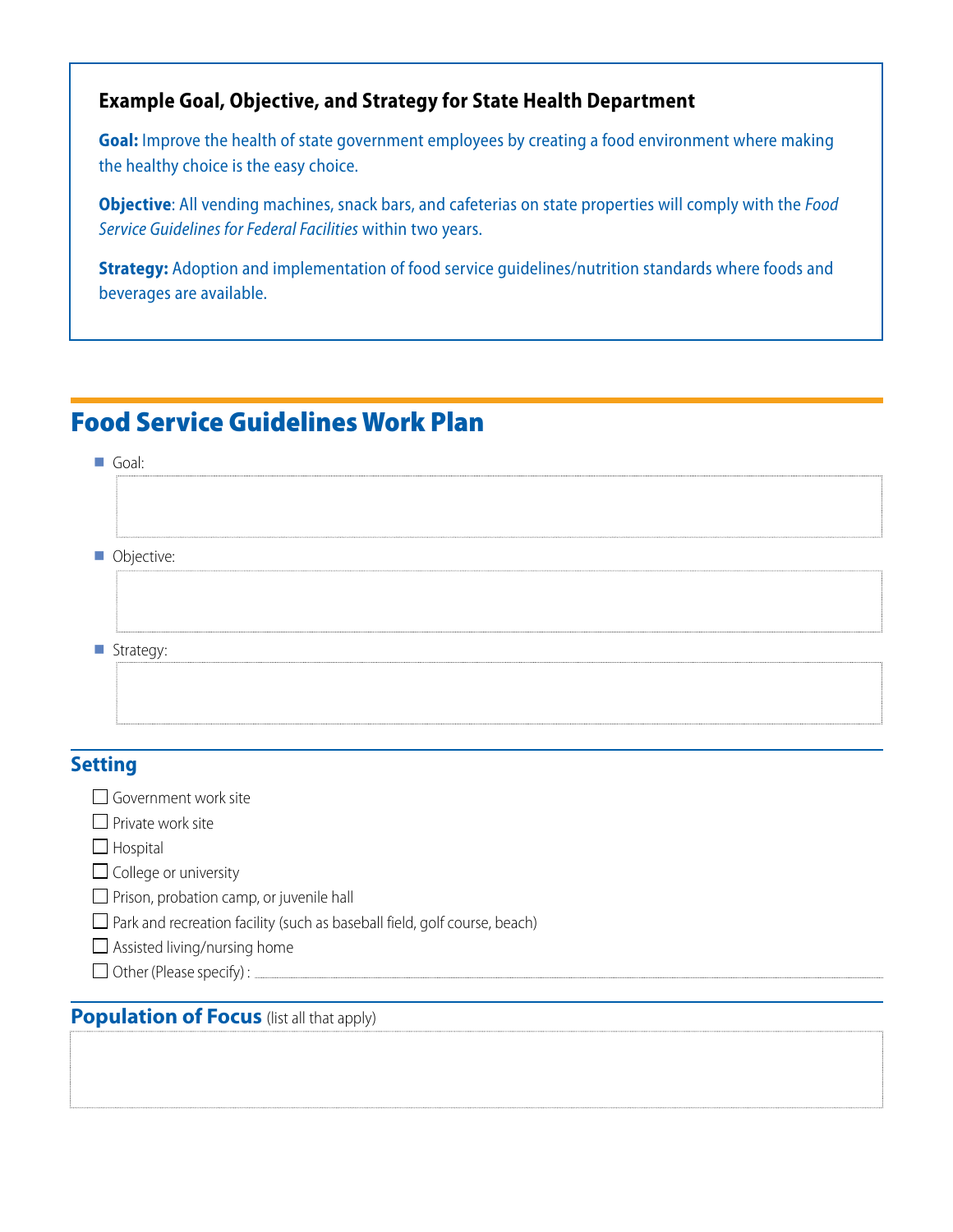## Activities, Responsible Persons, and Timeframe